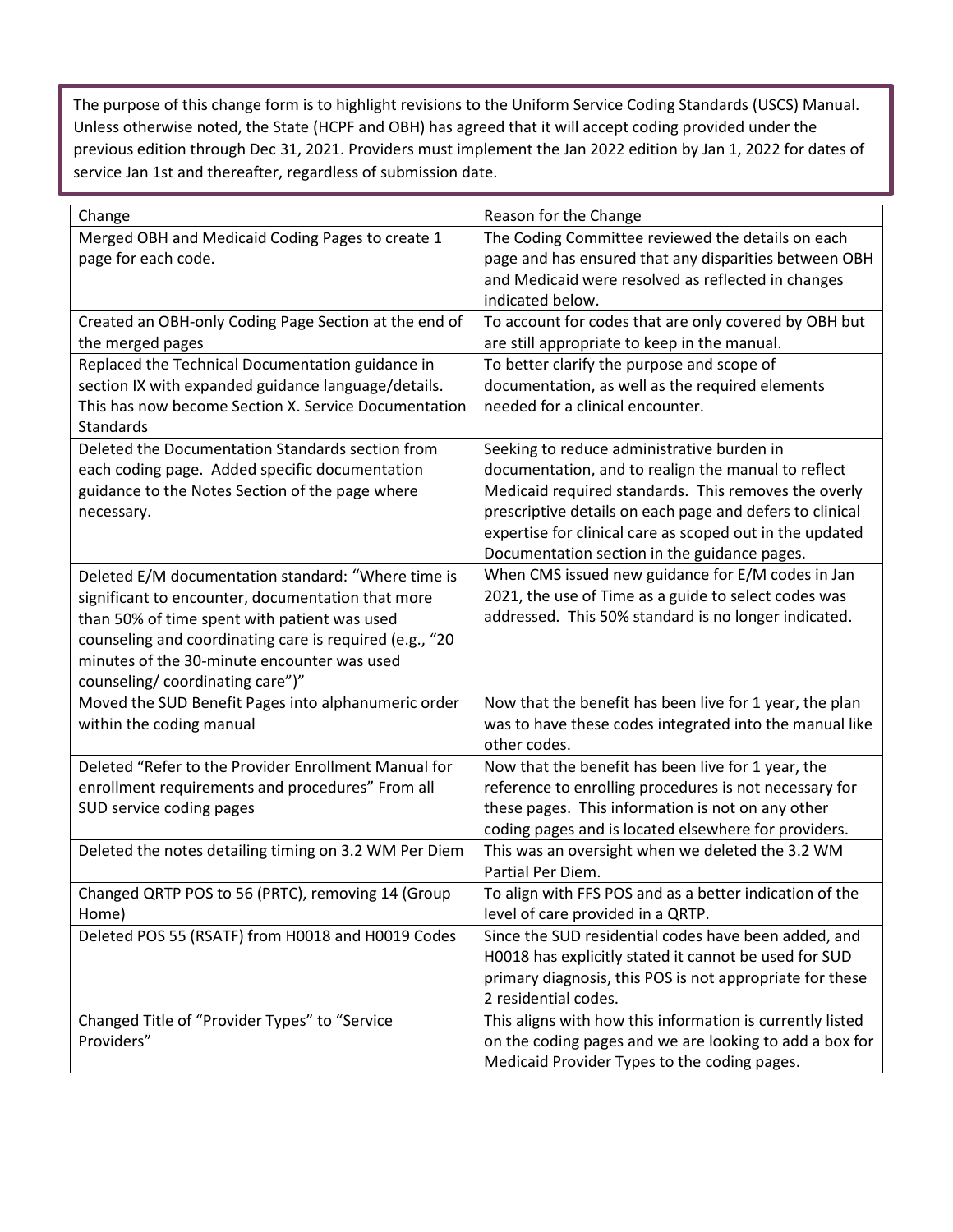| Inserted a Section for Provider Types                                                                  | This section will be given more detail in the next edition               |
|--------------------------------------------------------------------------------------------------------|--------------------------------------------------------------------------|
|                                                                                                        | as we look to add this information on the new coding                     |
|                                                                                                        | pages.                                                                   |
| Added CAT and CAS to coding pages 98966, 98967,                                                        | With updated qualifications and scope of work for                        |
| 98968, H2017, H2018                                                                                    | these credentials, these codes are appropriate for these                 |
|                                                                                                        | providers.                                                               |
| Deleted Introductory paragraph for CACs that described                                                 | This has been updated and is no longer accurate.                         |
| the general service provider and restrictions,                                                         |                                                                          |
| supervision, etc. This section now just has the<br>description for a CAS and a CAT                     |                                                                          |
| Deleted the red text regarding "if services performed                                                  | This did not make sense on Medical Team Conference                       |
| by CAC provider, a primary SUD dx is required" on                                                      | codes and is addressed in "scope of practice" guidance                   |
| codes 99366, 99367, 99368, H0002, H0004, and H0025                                                     | elsewhere in the manual.                                                 |
| Deleted "If this service is provided by a LAC or CAC, the                                              | This has been updated and is no longer accurate.                         |
| service must be provided at a facility licensed by OBH,                                                |                                                                          |
| or under the supervision of a licensed physician or                                                    |                                                                          |
| licensed practitioner of the healing arts (10 CCR 2505-                                                |                                                                          |
| 10)" on H0002                                                                                          |                                                                          |
| Deleted the H2036 coding page that was for OBH                                                         | This was an oversight when we added the Joint H2036                      |
|                                                                                                        | SUD pages in January.                                                    |
| Removed large charts from the guidance pages and                                                       | To make the guidance pages narrative more coherent                       |
| converted them into Appendixes, in particular,                                                         | and allow for charted info to be referenced easily in the                |
| Medicaid State Plan services, 1915 B3 services, Place of                                               | back of the manual                                                       |
| Service Codes, and Modifiers                                                                           |                                                                          |
| Reordered Appendixes to accommodate new                                                                | There were blank Appendixes from previously deleted                      |
| information                                                                                            | content and this provided a clean up to that section of                  |
|                                                                                                        | the manual.                                                              |
| Deleted S3005, T1007, T1019, T1023 from Appendix I                                                     | These codes were merged when Social Detox was                            |
| (OBH approved codes)                                                                                   | merged into a new SUD code (H0010). This now                             |
|                                                                                                        | creates alignment with OBH providers using the same                      |
|                                                                                                        | codes as Medicaid SUD providers for Social Detox                         |
|                                                                                                        | (3.2WM).                                                                 |
| Added H1011 and H2034 to Appendix I                                                                    | These codes were missing from the OBH approved list                      |
| Changed "Colorado Community Behavioral Health                                                          | The terms were intermixed throughout. This produces                      |
| Program" and "Colorado Capitated Behavioral Health<br>Benefit under the Accountable Care Collaborative | consistency in reference throughout the manual with<br>rule and statute. |
| (ACC)" Throughout the manual to align with new                                                         |                                                                          |
| Managed Care rules and state statute that refers to                                                    |                                                                          |
| these services as "the Statewide System of Community                                                   |                                                                          |
| Behavioral Health Care". We then created the                                                           |                                                                          |
| shorthand title of "Medicaid Capitated Behavioral                                                      |                                                                          |
| Health Benefit" to be used throughout the manual.                                                      |                                                                          |
| Added POS 10 to the POS list and noted in the                                                          | Per CMS creating a new POS for Telehealth in a                           |
| Telemedicine guidance section for both HCPF and OBH.                                                   | patient's home to be effective Jan 1, Implementation                     |
|                                                                                                        | for April 4, 2021.                                                       |
| Deleted the "Exception" to the Telemedicine policy                                                     | This was outdated and was no longer accurate.                            |
| under the OBH guidance related to CYMHTA                                                               |                                                                          |